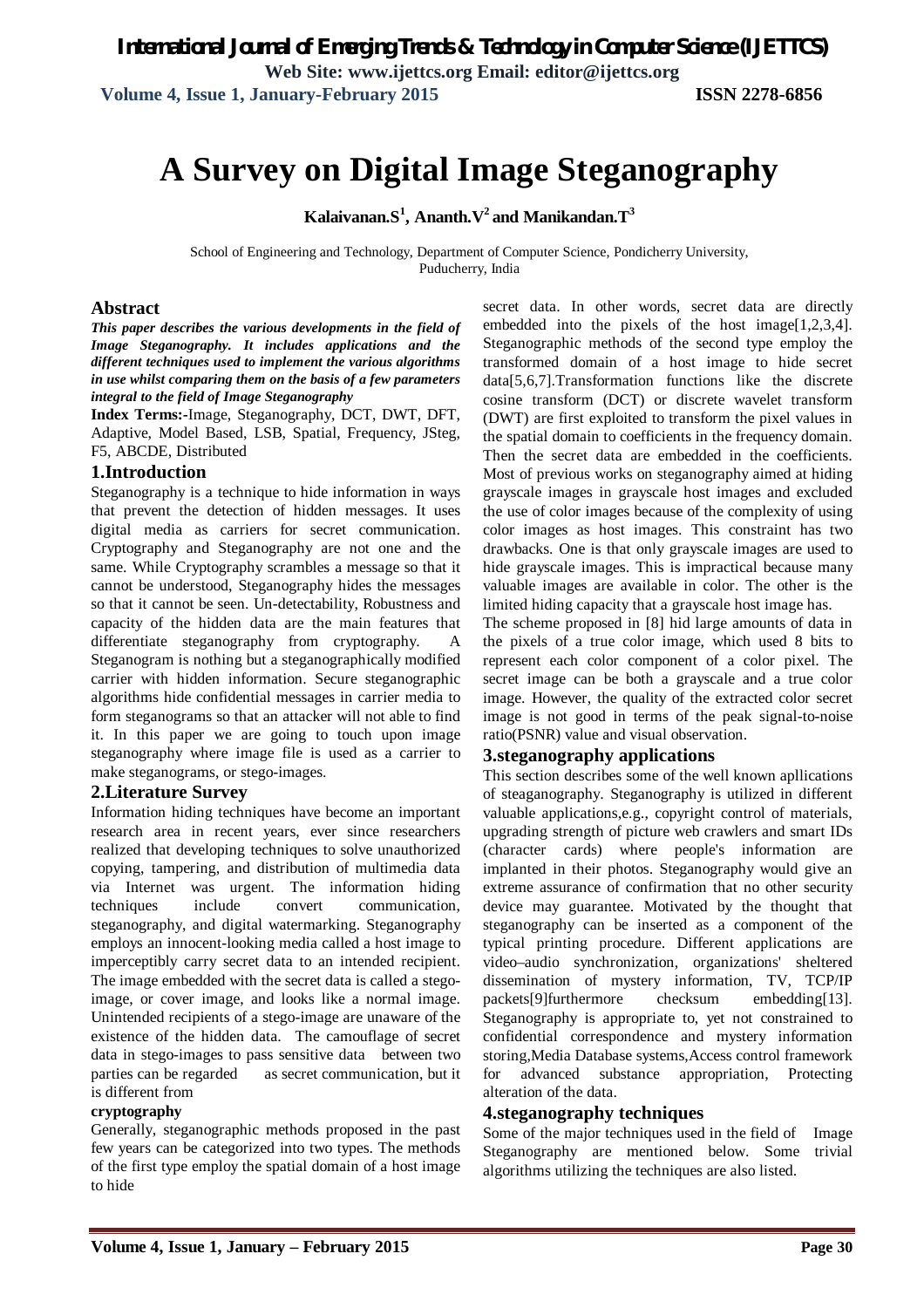# *International Journal of Emerging Trends & Technology in Computer Science (IJETTCS)* **Web Site: www.ijettcs.org Email: editor@ijettcs.org Volume 4, Issue 1, January-February 2015 ISSN 2278-6856**

# **A.Exploiting Image Format**

These techniques exploit the format of the digital image to hide secret data in areas that are not used for storing data. These techniques are robust to image manipulation as the image data is left untouched. The data is not well hidden and may be revealed accidentally to unintended users.

# **1.Exploiting EOF symbol**

This technique utilizes the EOF character that is used to represent a condition in which no more data can be read from the data source. The EOF character is digital images by appending data such as text after the end of file. Files can be viewed as an image file in image viewer. The textual data can be seen when viewed in a text viewer[9]. This technique enables us to hide a large payload but is not robust to image modifications.

### **2.Exploiting EXIF Format**

In this technique we use the EXIF data used in digital image to store some data. EXIF or Exchangeable Image File Format is used to describe the camera settings in which the picture was taken. Secret data can be inserted in the comments field in the EXIF data of the image file as it often requires special software to require EXIF data. When the image is opened in image viewer the textual data is not displayed[9]. The payload is sufficiently large as EXIF specification allows data up to 64KB in size. Also the hidden data cannot be easily destroyed if subjected to image manipulation as EXIF data is retained unless specifically intended to do so.

## **B.Spatial Domain Techniques**

Spatial Domain Techniques consists of techniques which modify the pixels of the image in spatial domain in order to hide the message inside it.

# **1.LSB Insertion**

In LSB insertion we embed the secret data in the LSBs of the pixels to take the advantage of inability of Human Visual System to detect minute changes in intensity or colour of the image. The secret data is converted into a bit-stream and then the LSBs of the pixels of the image are replaced by the bit by bit for up to a maximum of 4 bits of a pixel's colorspace[10][11]. This scheme allows sufficient payload size to data size ratio but is not immune to image modification. Also it is easily detected by statistical attacks. The cover image must be carefully selected so that there are no large areas of same colour and intensity as embedding in such images will allow the Human Vision System to detect the changes incurred by LSB embedding. Also it requires lossless image formats such as bmp, tiff or RAW.

# **3.Histogram Based Data Hiding**

In this class of algorithms we try to distribute the secret data amongst the pixels whose intensity has the highest frequency. This increases its robustness to some forms of histogram based statistical attacks[13]. HKC Algorithm: In this technique the shift the intensities of the pixels that fall between the intensity values of the peak point and zero point of the histogram of the image and embed the secret data in the pixels that fall in the peak point intensity[12].

**C.Frequency Domain Techniques 1.Discrete Cosine Transform**

Discrete Cosine Transformation is useful in storing secret data as DCT is used to compress the data as quantized frequency coefficients in video and image compression extensively. The description of 2D-DCT for an input image F and an output image T is calculated as

| $T_{pq} = \alpha_p \alpha_q$ | $M-1 N-1$<br>$F_{mn} \cos \frac{\pi (2m+1)p}{2M} \cos \frac{\pi (2n+1)q}{2M}$<br>m=0 n=0 |
|------------------------------|------------------------------------------------------------------------------------------|
|                              | Algorithm 2: F5                                                                          |
|                              | Input: message, shared secret, cover                                                     |
|                              | image                                                                                    |
|                              | <b>Output:</b> stego image                                                               |
|                              | initialize PRNG with shared secret                                                       |
|                              | permutate DCT coefficients with                                                          |
|                              | <b>PRNG</b>                                                                              |
|                              | determine k from image capacity                                                          |
|                              | calculate code word length $n \leftarrow 2k-1$                                           |
|                              | while data left to embed do                                                              |
|                              | get next k-bit message block                                                             |
|                              | repeat                                                                                   |
|                              | $G \leftarrow \{n \text{ non-zero AC coefficients}\}$                                    |
|                              | s←k-bit hash fof LSB in G                                                                |
|                              | $s \leftarrow s \oplus k$ -bit message block                                             |
|                              | if $s \neq 0$ then                                                                       |
|                              | decrement absolute value of DCT                                                          |
|                              | coefficient Gs                                                                           |
|                              | insert Gs into stego image                                                               |
|                              | end if                                                                                   |
|                              | until s= 0 or $Gs\neq0$                                                                  |
|                              | insert DCT coefficients from G into                                                      |
|                              | stego-image                                                                              |
|                              |                                                                                          |

where

$$
0 \le p \le M - 1
$$
  

$$
0 \le q \le N - 1
$$

and M, N are the dimensions of the input image while m, n are variables ranging from 0 to M-1 and 0 to N-1respectively JSteg Algorithm: This algorithm created by Derek Upham replaces the LSB of the frequency coefficient by the secret message. The embedding mechanism skips all DCT coefficients with the values 0 or 1. However, it disturbs the bell curve of the DCT coefficients of JPEG compression and as a result it can be easily detected by  $\chi^2$  (chi square) test. The JSteg algorithm is outlined in algorithm 1.

> **Algorithm 1:JSteg Input**: message, cover image **Outpu**t: stego-image while data left to embed do get next DCT coefficient from cover image if DCT  $\neq$ 0 and DCT  $\neq$ 1 then get next LSB from message replace DCT LSB with message LSB end if insert DCT into stego image end while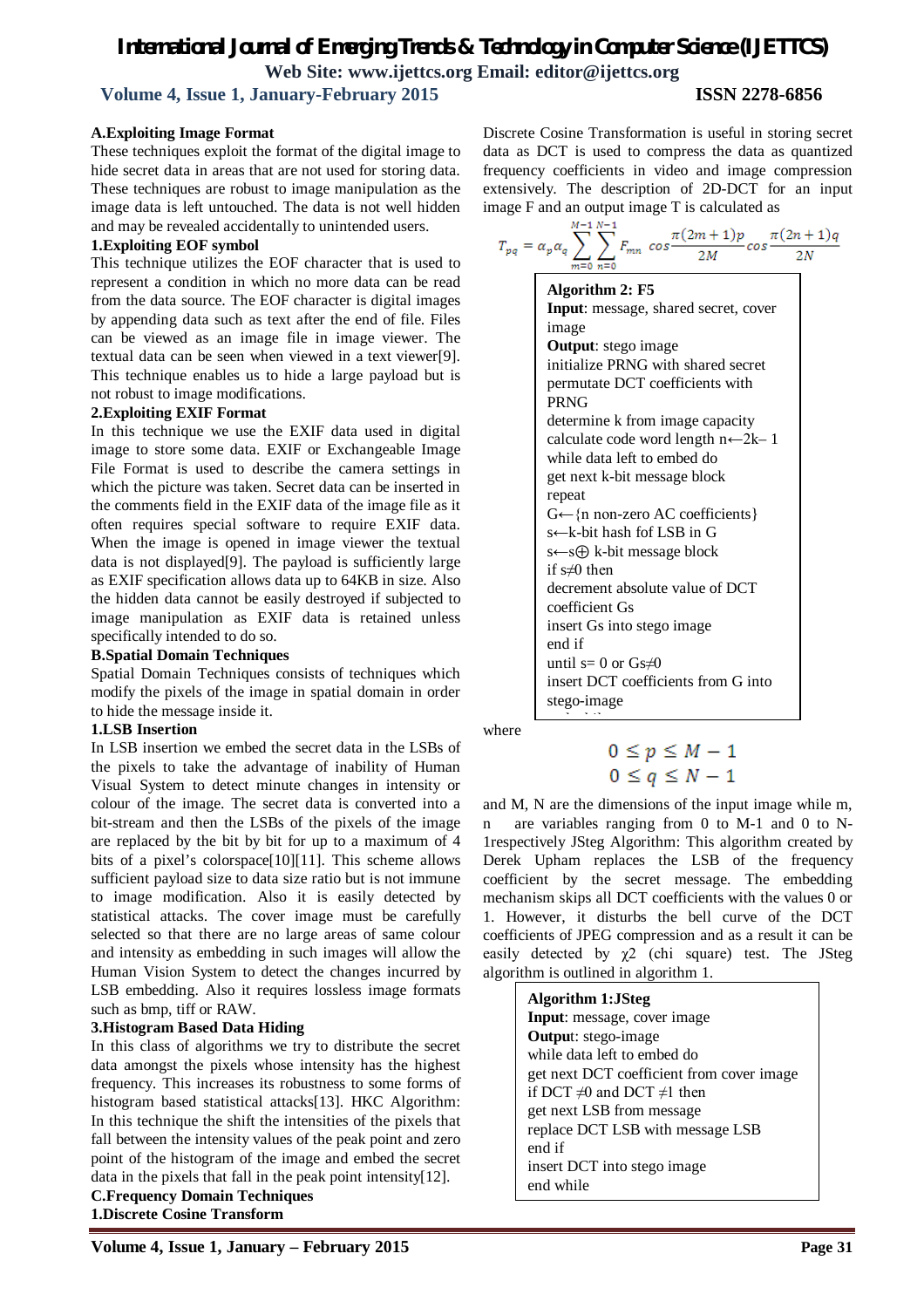# *International Journal of Emerging Trends & Technology in Computer Science (IJETTCS)* **Web Site: www.ijettcs.org Email: editor@ijettcs.org**

# **Volume 4, Issue 1, January-February 2015 ISSN 2278-6856**

F5 Algorithm: This algorithm created by Andreas WestField embeds the secret data into non-zero AC DCT coefficients by decreasing the absolute value of the coefficient by 1. It largely remained undetected from  $\chi$ 2 test and their variations but was soon detected by Fridrich Algorithm. The F5 algorithm is outlined in algorithm 2.

# **2.Discrete Wavelet Transform**

JPEG2000 allows use of wavelets for compression in place of DCT. Embedding in DWT domain tends to be more flexible and outperforms DCT in terms of compression survival. But the limited capacity of DWT methods makes it less interesting[9].

# **3.Discrete Fourier Transform**

Discrete Fourier Transform can also be used to embed secret data into the frequency domain, but the inverse discrete Fourier (iDFT) encompasses round-off error when converting real values to integer values which makes it difficult to obtain the hidden message accurately[14].

### **D.Adaptive Steganography**

Adaptive Steganography is a special form of the above methods. Also known as "Statistics aware embedding", this method takes into consideration statistical global features of the image before attempting to interact with its LSB/DCT coefficients.

# **1.Model Based Method(MB1)**

In this algorithm the stego-image is generated using a generalized Cauchy distribution that results in minimum distortion. However it can be easily detected by analysing the differences of "blockyness" between a stego-image and its estimated original image[9].

# **2.A Block Complexity based Data Embedding (ABCDE)**

This algorithm by Hioki utilises the Edge Embedding technique to embed the secret data in the cover image. Edge Embedding follows edge segment locations in a fixed block with its centre on an edge pixel. Pixel data of noisy blocks are replaced with another noisy block with the embedded data. Suitability of replacement blocks is determined by run length irregularity and border noisiness. Manual configuration of certain important control parameters renders the algorithm useless for automatic processes.

# **E.Distributed Image Steganography**

This technique utilizes the (k, n) Secret Sharing Scheme proposed by Adi Shamir to create k shares of the data and then embeds it into LSB or Frequency Domain Coefficients of n images. Atleast k stego-images are required to extract the secret data successfully.

# **5.ANALYSIS**

# **A.Parameters in Consideration**

- 1.**Type of Cover Image:** It is very important that the technique is able to be implemented to be applied to a range of image formats as frequent use of any particular format or type of image will arouse suspicion.
- 2. **Payload Size:** Delivery of the payload without detection is the main aim of image steganography and hence the algorithm must be able to hide the entire message in the cover media available.
- **Volume 4, Issue 1, January – February 2015 Page 32**

**3.Robustness:** The algorithm must hide the secret data in such a way that minor image processing should not destroy the hidden data altogether. Also ideally it should be able to handle minor errors and correct it to extract the secret message

# **4.Detectability:**

**a.Human Vision System:** The output generated from the algorithm must be visually similar to the human eye.

**Statistical Attacks:** Statistical Attacks such as χ2 test, StegDetect and Fridrich Algorithms can detect the presence of hidden data by analyzing the composition of the image by statistical means. Once suspected the image file may be subjected to further analysis to find the encoding algorithm hence revealing the secret data.The comparison of the various techniques in terms of generic steganographic parameters are given in Table 1.

# **6.TABLES AND FIGURES TABLE I.** COMPARISON OF VARIOUSTECHNIQUES

|  | Parameters                    | Format<br>exploit                 | LSB                  | $_{\rm DCT}$ | <b>DWT</b>     | DFT       | Adaptive             | Distributed             |
|--|-------------------------------|-----------------------------------|----------------------|--------------|----------------|-----------|----------------------|-------------------------|
|  | Cover Format                  | Any                               | Any                  | <b>JPG</b>   | JPG            | BMP, TIFF | <b>BMP,TIFF</b>      | JPG,TIFF,<br><b>BMP</b> |
|  | Robustness to<br>modification | Good                              | Bad                  | Good         | Good           | Good      | Good                 | Bad                     |
|  | Payload size                  | Large                             | Large                | Medium       | Small          | Small     | Tiny                 | Large                   |
|  | Visual<br>Detection<br>(PSNR) | Ø                                 | High                 | Medium       | Low            | Low       | Low                  | High                    |
|  | Steganalysis                  | EXIF<br>viewer,<br>Text<br>editor | Spectral<br>Analysis | $X^2$ test   | RS<br>Analysis | Unknown   | Spectral<br>Analysis | $X^2$ test              |

# **7. CONCLUSION**

This paper discussed the various major algorithms of each type in the domain of Image Steganography. It also presented a table for comparing the various pro and cons of each type of Steganography Algorithms so that it is easy to determine the trade-offs to be negotiated for improving a particular attribute. Nowadays Frequency Domain techniques are the main focus of research as Spatial Domain techniques have all been detected by Steganalysis tools. But Frequency Domain techniques require more processing power to embed information as